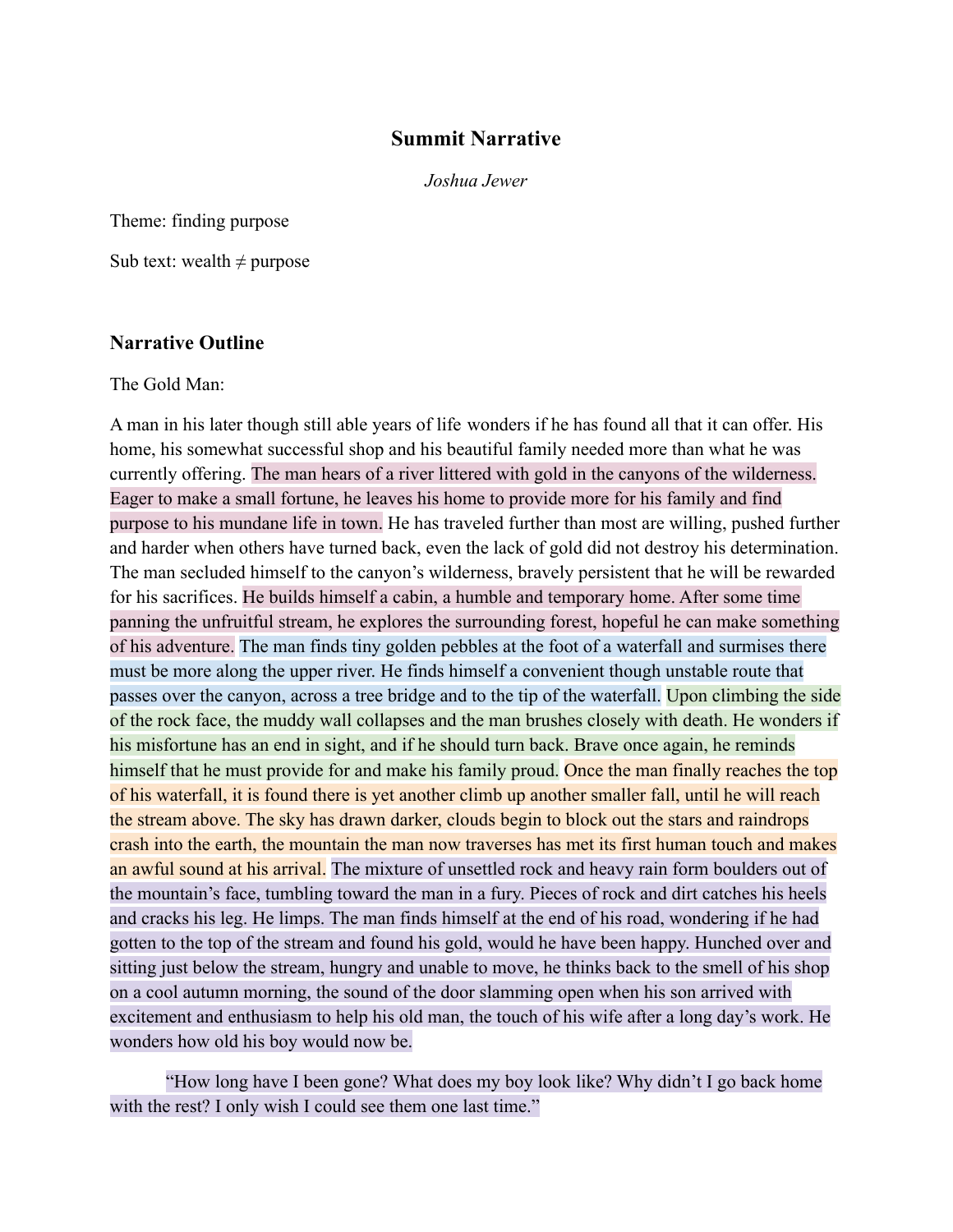#### He closes his eyes. Sleep.

Now a man, the son has set out to discover his father's path. He discovers an old cabin, with an unkempt garden. The son settles himself outside for sometime, finding a small bench pointing towards a beautiful summit. He is hopeful that the resident of the cabin was only untidy or not a great gardener. The night's sky comes and leaves a few times over, and the son thinks to his own family and mother that he must provide for. Certain of the identity of the cabin's owner, he writes a short letter and slips it between the wooden creases of a locked box outside.

"I have to move on, be well.

Your son"

Enter a stranger, the player.

## **Readables + Location:**

### 1. First Knife + Map

○ To whomever reads this:

I have settled nearby at a **cabin to the east.** The tools there are yours to use as I will no longer be staying in this canyon. Do not make the mistake I made when I left home many months ago, there is no gold in this stream, or at least there is no longer.

### 2. Cabin

○ Anything left here came be taken by whomever reads this. I have reason to believe there is gold **upstream** and so I will be continuing on to find some worth for my travels, do not follow for I claim these rewards.

### 3. Rock Slide

### **○ Beware of this climb!**

This pile of stone is the result of my trying to scale the face of the hill. It was nearly my end. One should turn back at this point if they are weak willed. I will be travelling forward to find the riches of the **upper stream.** They are mine so do not believe you will meet a friend at the top.

### 4. Camp Fire